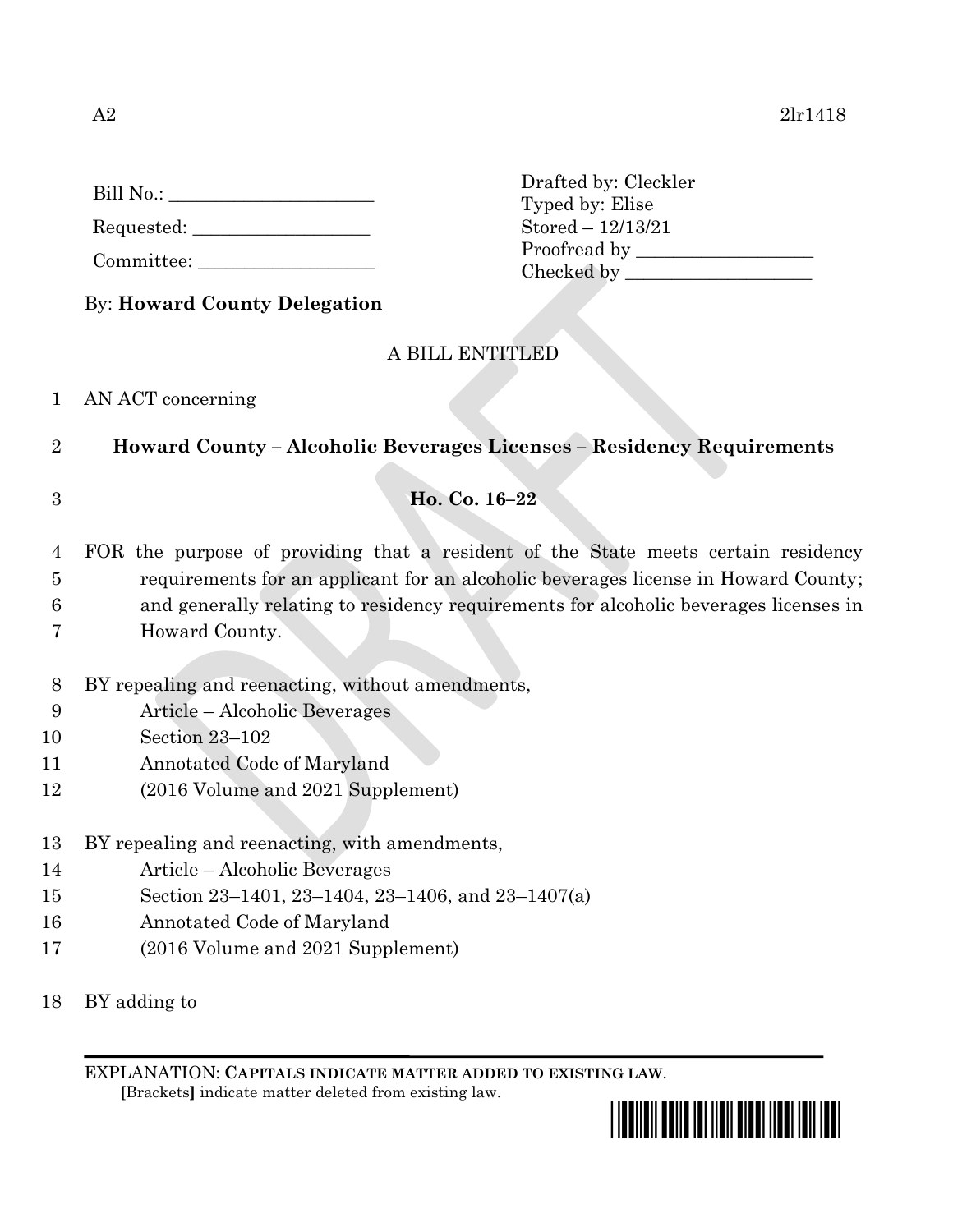|                                         | 2lr1418                                                                                                                                                                       |
|-----------------------------------------|-------------------------------------------------------------------------------------------------------------------------------------------------------------------------------|
| $\mathbf 1$<br>$\overline{2}$<br>3<br>4 | Article – Alcoholic Beverages<br>Section 23-1403.1<br>Annotated Code of Maryland<br>(2016 Volume and 2021 Supplement)                                                         |
| 5<br>6                                  | SECTION 1. BE IT ENACTED BY THE GENERAL ASSEMBLY OF MARYLAND,<br>That the Laws of Maryland read as follows:                                                                   |
| 7                                       | <b>Article - Alcoholic Beverages</b>                                                                                                                                          |
| 8                                       | $23 - 102.$                                                                                                                                                                   |
| 9                                       | This title applies only in Howard County.                                                                                                                                     |
| 10                                      | $23 - 1401.$                                                                                                                                                                  |
| 11<br>12                                | The following sections of Title 4, Subtitle 1 ("Applications for Local Licenses")<br>(a)<br>of Division I of this article apply in the county without exception or variation: |
| 13                                      | $\S$ 4–102 ("Applications to be filed with local licensing board");<br>(1)                                                                                                    |
| 14                                      | [§ 4-103 ("Application on behalf of partnership");<br>(2)                                                                                                                     |
| 15                                      | § 4-106 ("Payment of notice expenses");<br>(3)]                                                                                                                               |
| 16                                      | [(4)] (3)<br>§ 4–108 ("Application form required by Comptroller");                                                                                                            |
| 17                                      | $\left[\left(5\right)\right]\left(4\right)$<br>§ 4-111 ("Payment of license fees");                                                                                           |
| 18                                      | $[(6)]$ (5)<br>$§$ 4–112 ("Disposition of license fees");                                                                                                                     |
| 19                                      | [(7)] (6)<br>§ 4–113 ("Refund of license fees"); and                                                                                                                          |
| 20                                      | [(8)] (7)<br>$\S$ 4–114 ("Fees for licenses issued for less than 1 year").                                                                                                    |
| ุก 1                                    | $\frac{1}{2}$ Costian 4, 110 ( $\frac{1}{2}$ Cosming information on emplication $\frac{1}{2}$ Detition for supposed)                                                          |

 (b) Section 4–110 ("Required information on application — Petition for support") of Division I of this article does not apply in the county and is superseded by § 23–1406 of this subtitle.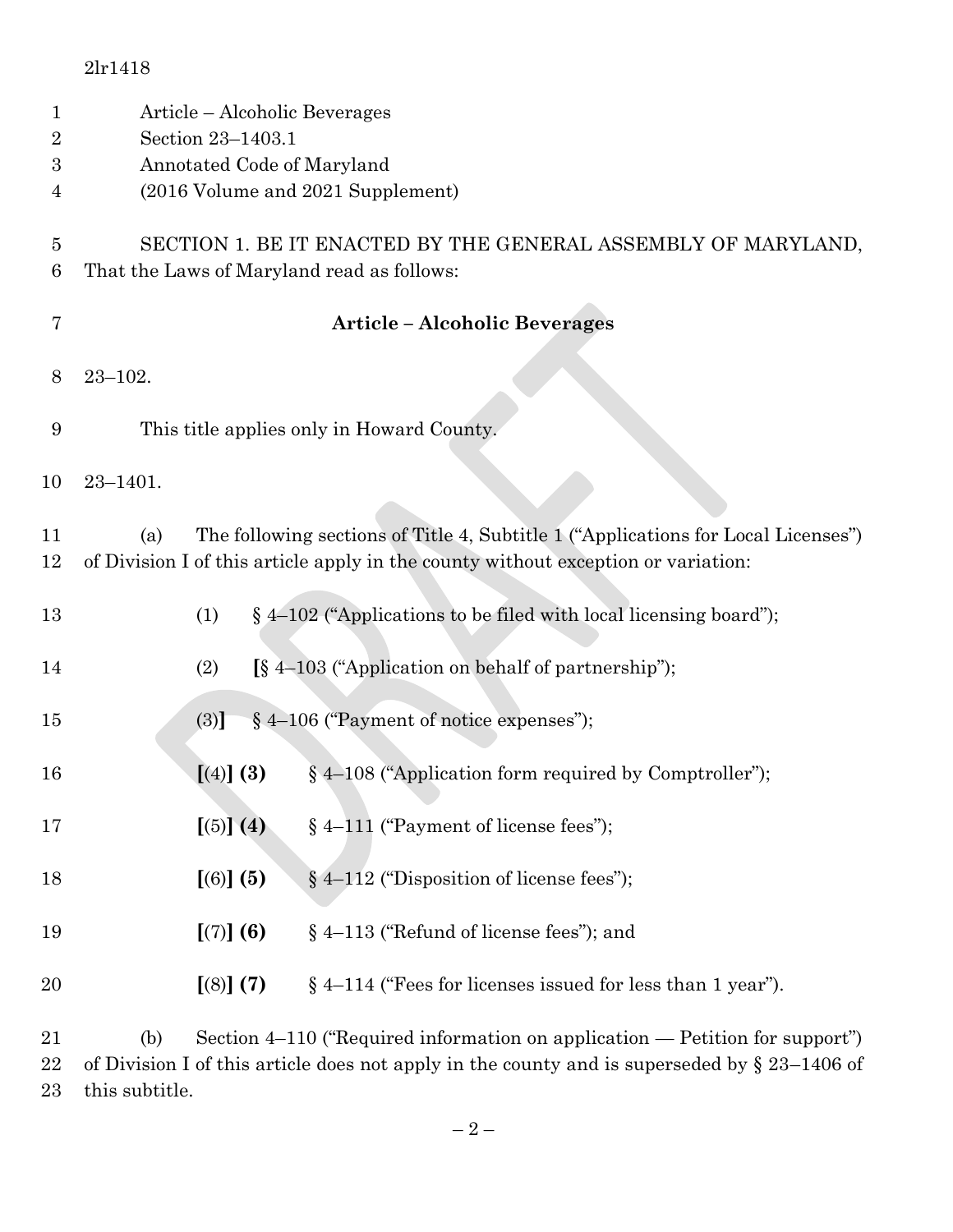(c) The following sections of Title 4, Subtitle 1 ("Applications for Local Licenses") of Division I of this article apply in the county:

 (1) **§ 4–103 ("APPLICATION ON BEHALF OF PARTNERSHIP"), SUBJECT TO § 23–1403.1 OF THIS SUBTITLE;**

 **(2)** § 4–104 ("Application on behalf of corporation or club"), subject to § 23–1404 of this subtitle;

 **[**(2)**] (3)** § 4–105 ("Application on behalf of limited liability company"), subject to § 23–1404 of this subtitle;

 **[**(3)**] (4)** § 4–107 ("Criminal history records check"), subject to §§ 23–1402, 23–1403, and 23–1408 of this subtitle; and

 **[**(4)**] (5)** § 4–109 ("Required information on application — In general"), subject to **[**§ 23–1407**] §§ 23–1403.1, 23–1404, AND 23–1407** of this subtitle.

### **23–1403.1.**

#### **AN INDIVIDUAL WHO IS A RESIDENT OF THE STATE MEETS THE RESIDENCY REQUIREMENTS UNDER § 4–103 OF THIS ARTICLE.**

23–1404.

 (a) Except as provided in subsections (c) and (d) of this section, at least one of the applicants for a new license for a corporation or limited liability company shall certify that as long as the applicant is the holder of the license, the applicant shall:

 (1) own at least 10% of the stock in the corporation or interest in the limited liability company; or

 (2) (i) serve as the manager or supervisor of the corporation or limited liability company; and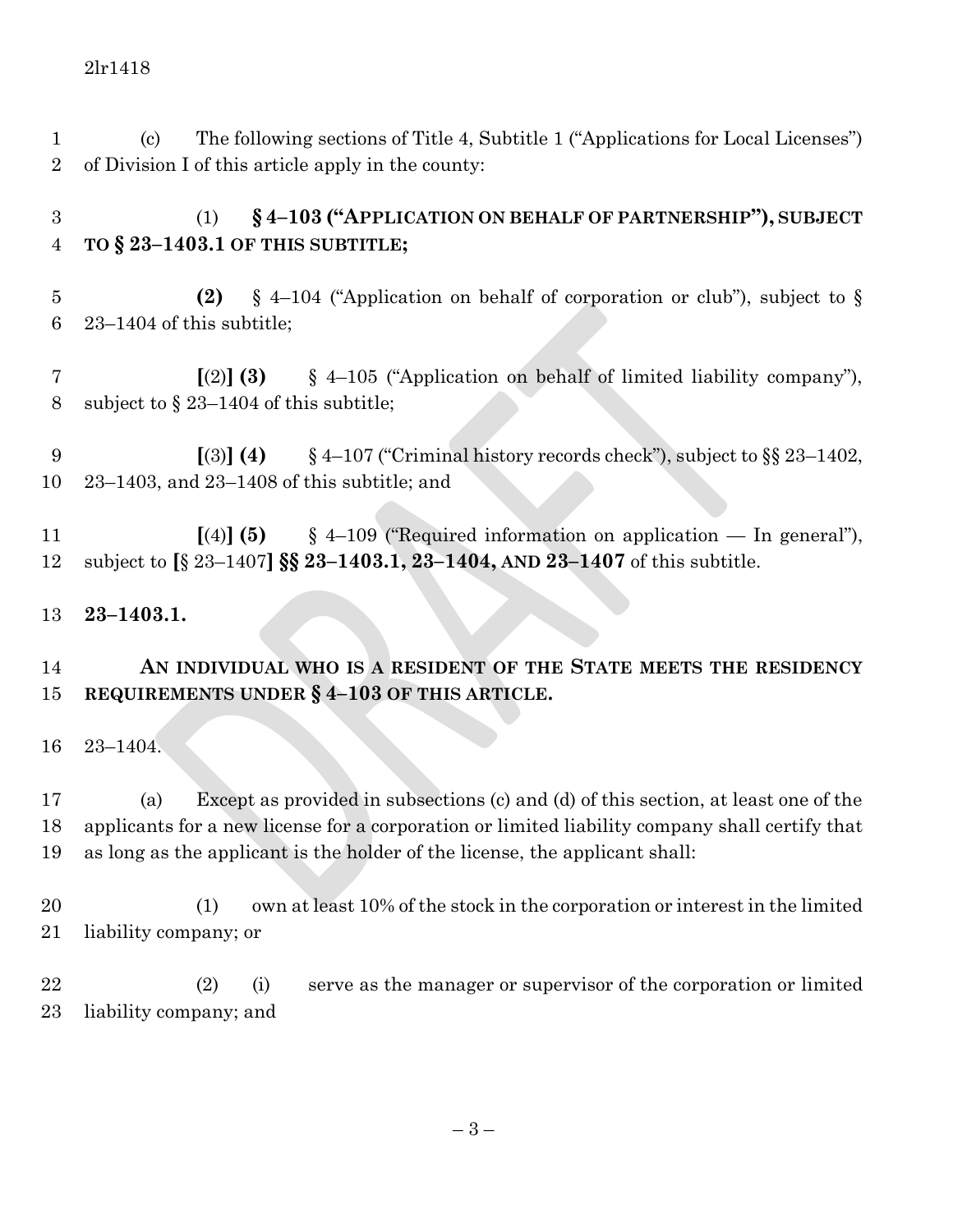#### 2lr1418

 (ii) be physically present on a full–time basis at the licensed premises of the corporation or limited liability company to conduct the daily business involving transactions concerning alcoholic beverages sales.

 (b) Except as provided in subsection (c) of this section, applicants for a license for a corporation or limited liability company shall submit:

 (1) an executed copy of the articles of incorporation or articles of organization; and

- 
- (2) a schedule that states:

 (i) the name, address, and percentage of stock held by each stockholder holding at least 5% of the stock of a corporation; or

 (ii) the name, address, and percentage of interest held by each member holding at least 5% interest in a limited liability company.

 (c) (1) (i) The stock or interest requirements established under subsection (a) of this section do not apply to a corporation or limited liability company in which:

 1. the stock of the corporation or interest in the limited liability company is authorized for sale by the United States Securities and Exchange Commission; or

18 2. a majority of the stock of the corporation or interest in the limited liability company is owned or controlled directly or indirectly by one or more corporations or limited liability companies whose stock or interest is authorized for sale by the United States Securities and Exchange Commission.

 (ii) A corporation or limited liability company provided for in subparagraph (i) of this paragraph shall maintain one applicant as a manager or supervisor physically present on a full–time basis at the licensed premises to conduct the daily business involving transactions concerning alcoholic beverages sales.

 (2) The schedule requirement established under subsection (b) of this section does not apply to: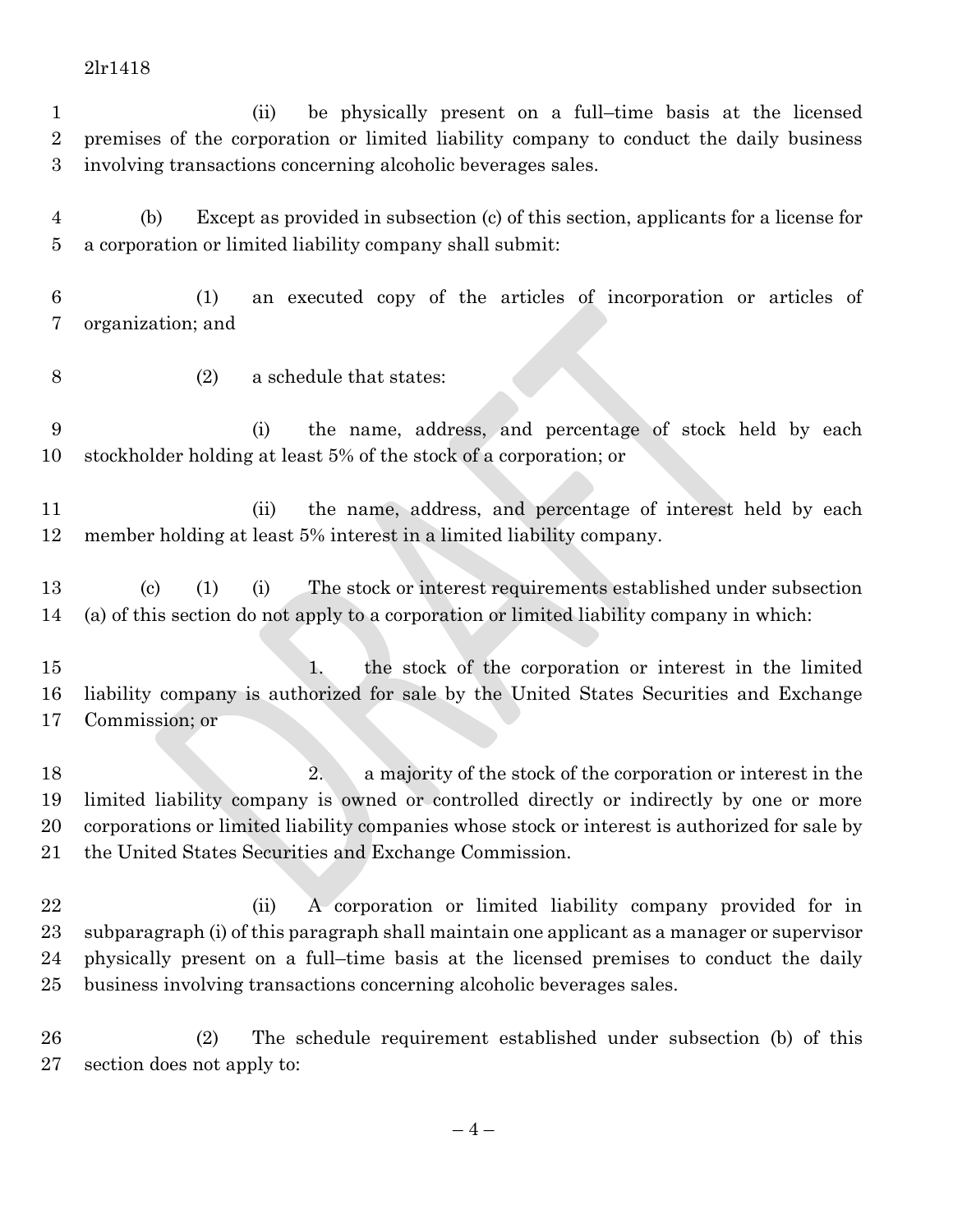(i) a corporation whose stock is authorized for sale by the United States Securities and Exchange Commission; or (ii) a limited liability company whose interest is authorized for sale by the United States Securities and Exchange Commission. (d) (1) The requirements under subsection (a) of this section do not apply to an application for or renewal of a Class C (continuing care retirement community) beer, wine, and liquor license by a nonprofit organization if the manager or supervisor of the continuing care retirement community: (i) is identified on the application; (ii) receives alcohol awareness training from an approved alcohol awareness training program; and (iii) is physically present at the continuing care retirement community on a full–time basis. (2) A continuing care retirement community license shall be issued to: 15 (i) a manager or supervisor; and (ii) two officers, one of whom shall be a resident of the **[**county, a registered voter, and a taxpayer of the county**] STATE** at the time the application is filed. **(E) AN INDIVIDUAL WHO IS A RESIDENT OF THE STATE MEETS THE RESIDENCY REQUIREMENTS UNDER §§ 4–104 AND 4–105 OF THIS ARTICLE.** 23–1406. (a) At least one of the applicants shall include with the application a petition of support signed by at least three residents who are owners of real property and registered voters in the district where the business is to be conducted stating that the applicant: (1) is known personally to the residents; and